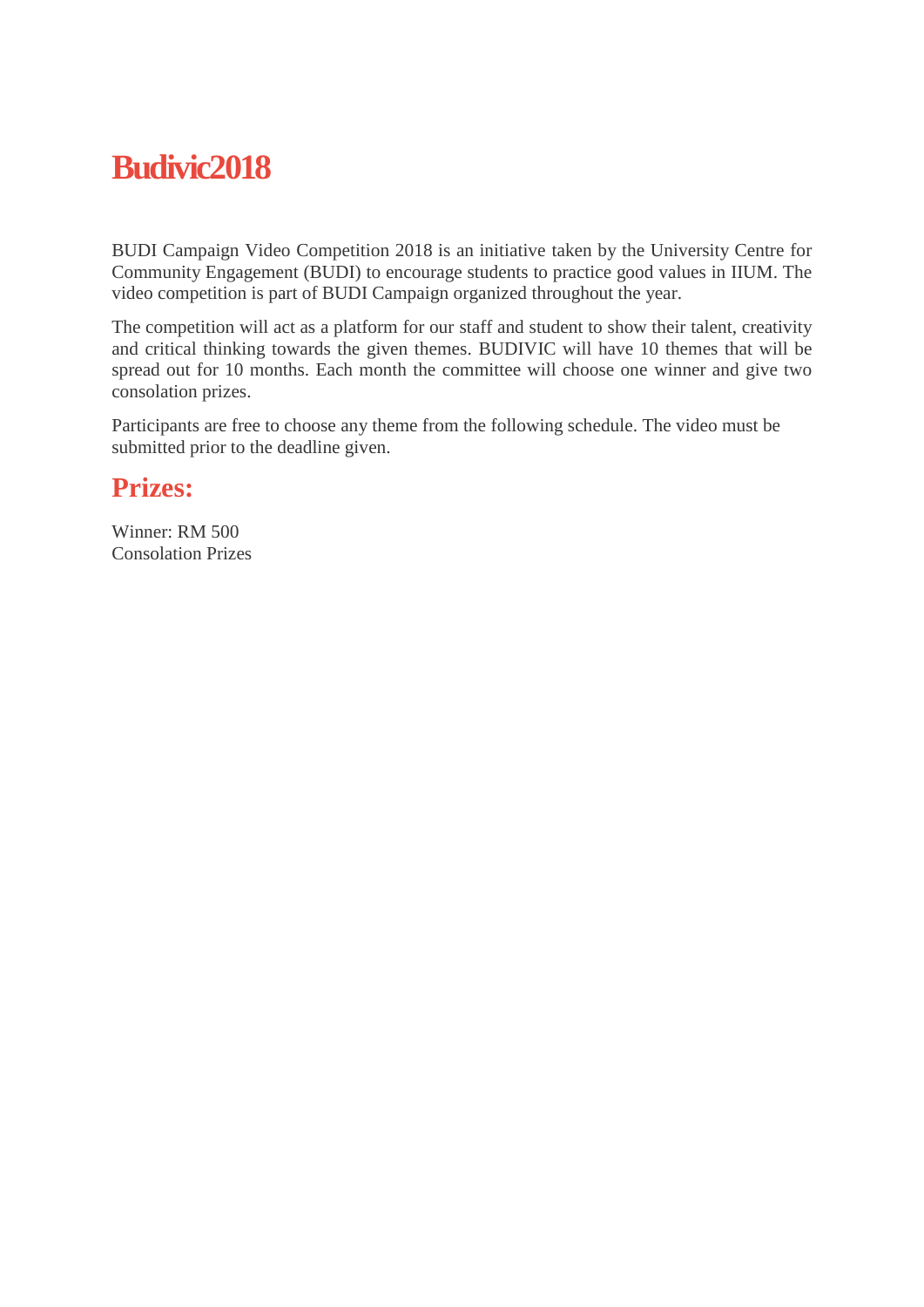# **Theme:**

| <b>MONTH</b>         | THEMIE                                        | <b>DEADLINE</b>               |
|----------------------|-----------------------------------------------|-------------------------------|
| <b>August</b>        | <b>Respect</b>                                | $1st$ August 2018             |
| <b>September</b>     | <b>Trustworthiness</b>                        | 20 <sup>th</sup> October 2018 |
| October              | <b>Hardworking</b>                            | 1 <sup>st</sup> November 2018 |
| <b>November</b>      | <b>Considerate &amp;</b><br><b>Thoughtful</b> | 3 <sup>rd</sup> December 2018 |
| <b>December</b>      | <b>Gentleness &amp; Kind</b>                  | 2 <sup>nd</sup> January 2019  |
| <b>January 2019</b>  | <b>Moderate</b>                               | 1 <sup>st</sup> February 2019 |
| <b>February 2019</b> | <b>Modesty</b>                                | 1 <sup>st</sup> March 2019    |
| <b>March 2019</b>    | <b>Value Times</b>                            | $1st$ April 2019              |
| <b>April 2019</b>    | <b>Gratitude</b>                              | $2nd$ May 2019                |
| <b>May 2019</b>      | <b>Unity</b>                                  | $1st$ June 2019               |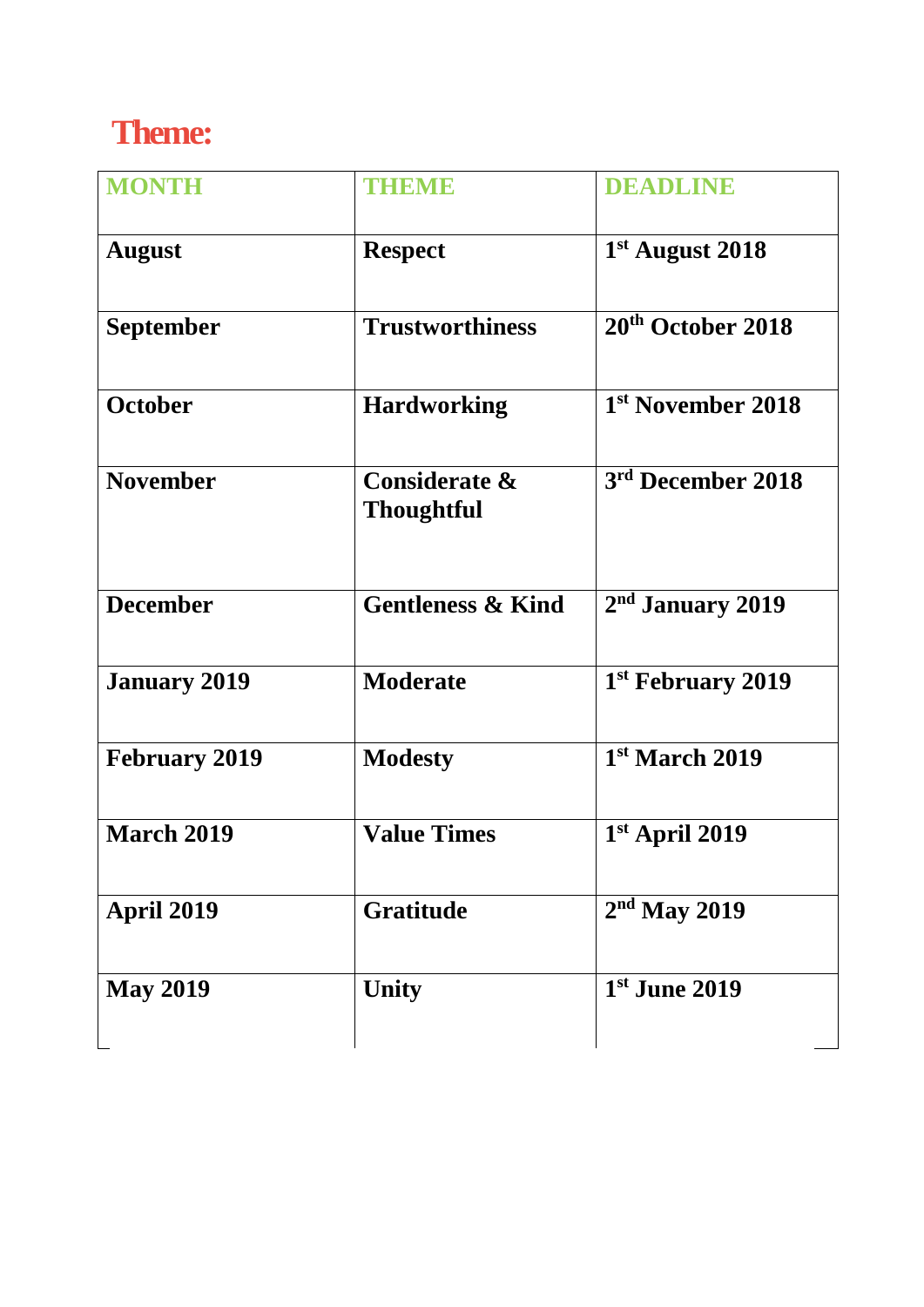# **Rules and Regulation**

### **Eligibility**

- 1. The Budivic 2018 is open to all students and staff of IIUM aged 18 and above
- 2. By entering this this contest, participants agree to be bound by Budivic 2018 terms and conditions
- 3. The entry submission can be an individual or group not more than 5 members.
- 4. The application must be submitted in accordance to the given theme and deadline.

### **Contest Mechanics**

- 1. All participant must fill up entry form available online at <http://www.iium.edu.my/announcements/invitation-to-participate-in-budivic-2018>
- 2. Completed entry form must be submitted to the secretariat before the deadline of each theme.
- 3. The winner will be chosen based on the uniqueness and originality of idea in accordance to each theme.
- 4. All videos and photographs with accompanying music submitted shall be the original work of the participating team or individual and must not have been published elsewhere for any reasons whatsoever or have won a prize in any other competition. It is the responsibility of each participating team or individual to ensure that any videos or photographs they submit featuring any individuals were taken with the permission of the individual involved.
- 5. The participating team or individual further and represents that the video or photograph is not obscene, defamatory, or in breach of any applicable legislation or regulations.
- 6. Submissions must not contain any third party material or content (including but not limited to any company logos or trademarks, photographs, or any other copyrighted or trademarked content) unless the participating team have been granted specific written permission for such use by the copyright or trademark rights holder.
- 7. Copyright in all videos and photographs submitted for this contest remains with the respective participants. However, in consideration of their providing to the contest, each participant grants a worldwide, irrevocable, perpetual license to secretariat to feature any or all of the submitted videos and photographs or any part thereof in any of their publications, their websites and/or in any promotional material connected to this contest.
- 8. Secretariat is not responsible for any problems with or technical malfunction of any telephone network or lines, computer online systems, servers or providers, computer equipment, software, failure of any entry to be received on account of technical problems or traffic congestion on the Internet or at any website, human errors of any kind, or any combination thereof, including any injury or damage to participants' or any